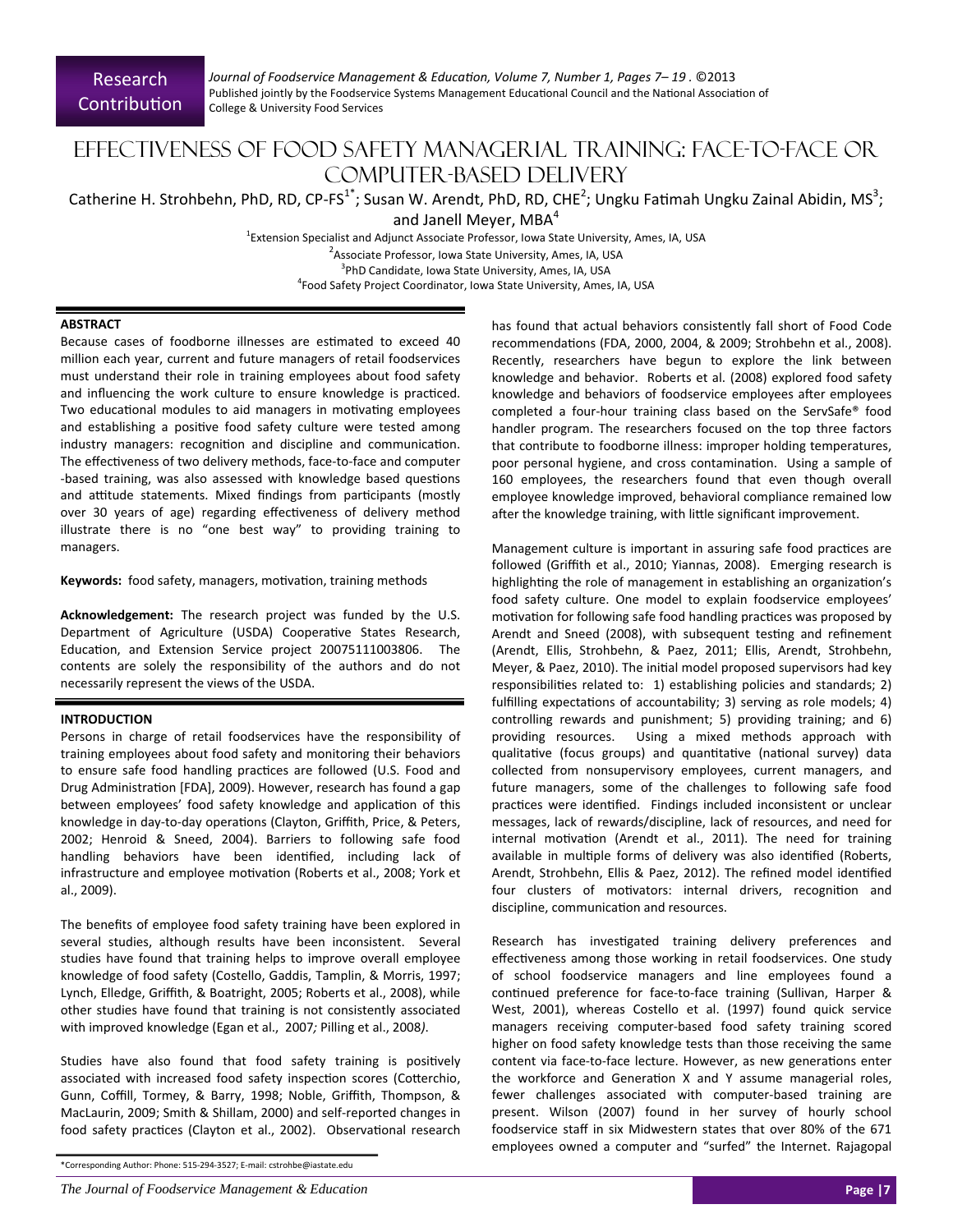and Strohbehn (2011) reported hospitality college students' mean attitude ratings of the delivery mechanism of podcasting for a class assignment at 3.54 on a 5 point scale, indicating favorable views toward the "anytime anywhere" availability of this method. While students may have perceived other advantages of the access to resources such as podcasts, those reasons were not explored.

Those involved in providing food safety education and training to new generations in the workforce must recognize the need to establish a workplace culture that motivates employees to practice safe food handling behaviors. Those who provide training should understand the importance of incorporating new and changing technologies into the training sessions and consider the effectiveness of different methods of information delivery. Thus, the objective of this study was to compare effectiveness of two delivery methods of a research based SafeFood© Motivators Tool Kit for managers. Effectiveness was assessed based on knowledge gain and attitude change. The two methods of delivery of the two modules in the Tool Kit (which focused on topics of Recognition and Discipline and Communication) were face-to-face and computer-based instruction. An industry roll out of the modules was held through a workshop for managers in retail foodservices in Iowa. At the workshop, an assessment of the effectiveness of the modules and delivery modes was conducted.

#### **METHODS**

One outcome from past research (Arendt & Sneed, 2008; Arendt et al., 2011; Ellis et al., 2010; & Roberts et al., 2012) was the development of the SafeFood© Motivators Tool Kit, which consists of two versatile education modules on topics of Recognition and Discipline and Communication. The modules were developed for managers to improve their ability to establish a work culture of food safety and motivate employees to practice safe food handling. Each module consisted of six components: Pre‐assessment; Checklist (self‐ assessment); Case Studies; Narrated Power Point Presentation; Standard Operating Procedures (SOPs)/Best Practices; and Postassessment. Stated objectives of the modules are for managers to 1) use effective (oral and written) communication to motivate employees to use safe food handling behaviors; 2) identify ways to consistently communicate appropriate food safety behaviors to employees; 3) describe ways in which the managers can serve as a role model to employees using nonverbal communication; 4) identify informal and formal disciplinary strategies and how this might be used as motivators, and 5) describe different ways to recognize employees who exhibit safe food handling behaviors.

Each module is available in two delivery modes: a self‐contained tool kit with printed materials or a computer based version. A comprehensive four‐phase review process, which included input from academic experts, industry practitioners, and students, was conducted with each of the educational modules prior to industry roll out. In this four‐phase review, the Tool Kit was evaluated by knowledgeable colleagues, interviews were conducted with supervisors and students, managers in commercial and noncommercial foodservices reviewed the modules, and a final check was made by industry professionals and students. The SafeFood© Motivators Tool Kit including both modules is available at www.iowafoodsafety.org. Figure 1 presents an example of the on‐line version of the Recognition and Discipline Module. The Institutional Review Board approved all materials and protocols used in data collection. The workshop to introduce both delivery formats of the final version of the SafeFood© Motivators Tool Kit to managers from retail foodservices in Iowa was held in October of 2010.

#### **Recruitment of parƟcipants**

Multiple methods were used to disseminate information about the workshop to reach as broad an audience as possible, including promotional flyers distributed by foodservice health inspectors, direct marketing to foodservices/restaurants and at professional meetings. Those interested in attending confirmed a reservation and identified preferred method of training: face-to-face or computer-based instruction. The workshop was held in a central location of the state from noon to 4 PM. Participants received mileage reimbursements and lunch.



Note. Example of on-line module main page which allows viewers to preview the six components of the module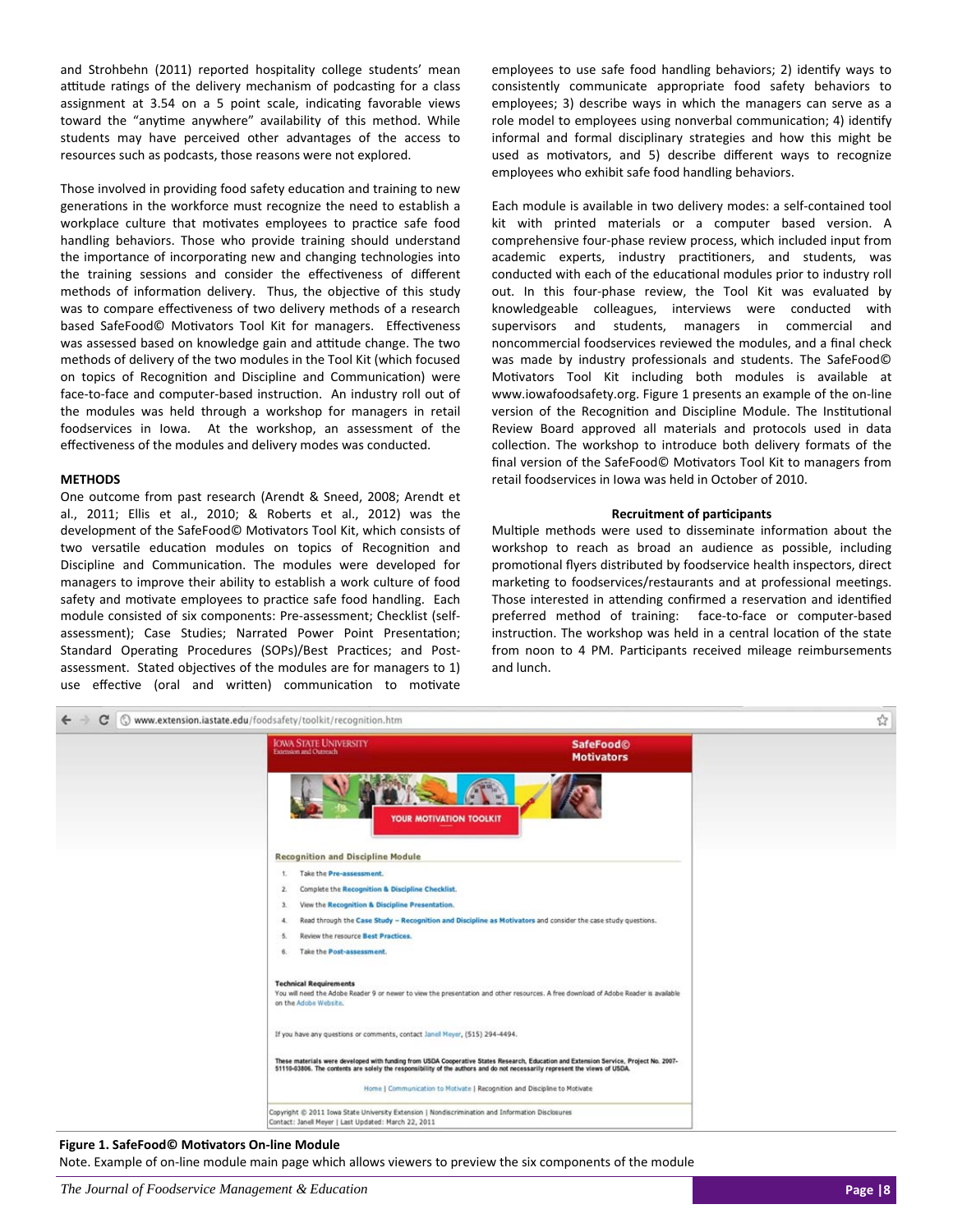#### **Workshop format**

The 41 participants who attended the workshop completed a short demographic questionnaire about themselves (age, work title, number of years work experience in foodservice) and their work organizations (type and size) as they registered. Participants were from 23 commercial and noncommercial foodservices and a representative from the state restaurant association.

The workshop began with a welcome to all participants and an overview of the project. In addition, the components of each module were shown: Pre‐assessment; Checklist; Case Studies; Narrated Power Point Presentation; SOPs/Best Practices; and a Post-assessment. All participants filled out the pre-assessment for each module and these were turned in as their "tickets" to the buffet lunch. See Appendix A for the Pre and Post Module Assessment.

Five multiple choice knowledge questions related to Recognition and Discipline and ten about Communication were presented on the preand post-module assessment using a multiple choice format. The difference in number of questions was due to extent of module content. Recognition and Discipline knowledge questions asked about internal and external types of rewards and benefits to implementing recognition and discipline procedures and programs. Communication knowledge questions asked about purposes and use of SOPs, types of communication, and barriers to effective communication.

Positively and negatively phrased attitude statements were presented on the pre‐ and post‐module assessment with 15 statements related to Recognition and Discipline and 17 items about Communication. A five-point Likert-type rating scale was provided with  $1 =$  Strongly Disagree and = Strongly Agree.. An example of an attitude

## **Table 1: Characteristics of Participants**

| Face-to-Face<br>Overall<br>Computer<br><b>Characteristics</b> <sup>a</sup><br>$(n = 41)$<br>$(n = 21)$<br>$(n = 20)$<br>Gender<br>27 (65.9%)<br>17 (80.9%)<br>10 (50.0%)<br>Female<br>Male<br>12 (29.3%)<br>3(14.3%)<br>$9(45.0\%)$<br>Age<br>18-21 years<br>1(2.4%)<br>$0(0\%)$<br>$1(5.0\%)$<br>22-25 years<br>1(2.4%)<br>0(0%)<br>$1(5.0\%)$<br>$26-30$ years<br>3(7.3%)<br>1 (4.8%)<br>$2(10.0\%)$<br>31-40 years<br>15 (36.6%)<br>5 (23.8%)<br>10 (50.0%)<br>41-50 years<br>9(22.0%)<br>4 (19.0%)<br>$5(25.0\%)$<br>51-60 years<br>$0(0\%)$<br>6(14.6%)<br>6 (28.6%) |  | By training method |  |  |  |
|---------------------------------------------------------------------------------------------------------------------------------------------------------------------------------------------------------------------------------------------------------------------------------------------------------------------------------------------------------------------------------------------------------------------------------------------------------------------------------------------------------------------------------------------------------------------------|--|--------------------|--|--|--|
|                                                                                                                                                                                                                                                                                                                                                                                                                                                                                                                                                                           |  |                    |  |  |  |
|                                                                                                                                                                                                                                                                                                                                                                                                                                                                                                                                                                           |  |                    |  |  |  |
|                                                                                                                                                                                                                                                                                                                                                                                                                                                                                                                                                                           |  |                    |  |  |  |
|                                                                                                                                                                                                                                                                                                                                                                                                                                                                                                                                                                           |  |                    |  |  |  |
|                                                                                                                                                                                                                                                                                                                                                                                                                                                                                                                                                                           |  |                    |  |  |  |
|                                                                                                                                                                                                                                                                                                                                                                                                                                                                                                                                                                           |  |                    |  |  |  |
|                                                                                                                                                                                                                                                                                                                                                                                                                                                                                                                                                                           |  |                    |  |  |  |
|                                                                                                                                                                                                                                                                                                                                                                                                                                                                                                                                                                           |  |                    |  |  |  |
|                                                                                                                                                                                                                                                                                                                                                                                                                                                                                                                                                                           |  |                    |  |  |  |
|                                                                                                                                                                                                                                                                                                                                                                                                                                                                                                                                                                           |  |                    |  |  |  |
|                                                                                                                                                                                                                                                                                                                                                                                                                                                                                                                                                                           |  |                    |  |  |  |
|                                                                                                                                                                                                                                                                                                                                                                                                                                                                                                                                                                           |  |                    |  |  |  |
| Over 60 years<br>5(12.2%)<br>5 (23.8%)<br>$0(0\%)$                                                                                                                                                                                                                                                                                                                                                                                                                                                                                                                        |  |                    |  |  |  |
| Years of experience in foodservice                                                                                                                                                                                                                                                                                                                                                                                                                                                                                                                                        |  |                    |  |  |  |
| Less than 1 year<br>1(2.4%)<br>$0(0\%)$<br>$1(5.0\%)$                                                                                                                                                                                                                                                                                                                                                                                                                                                                                                                     |  |                    |  |  |  |
| $1-3$ years<br>1(2.4%)<br>$0(0\%)$<br>$1(5.0\%)$                                                                                                                                                                                                                                                                                                                                                                                                                                                                                                                          |  |                    |  |  |  |
| 4-7 years<br>4 (9.8%)<br>2 (9.5%)<br>$2(10.0\%)$                                                                                                                                                                                                                                                                                                                                                                                                                                                                                                                          |  |                    |  |  |  |
| 8-12 years<br>11 (26.8%)<br>5 (23.8%)<br>$6(30.0\%)$                                                                                                                                                                                                                                                                                                                                                                                                                                                                                                                      |  |                    |  |  |  |
| 9(45.0%)<br>$13-20$ years<br>15 (36.6%)<br>6 (28.6%)                                                                                                                                                                                                                                                                                                                                                                                                                                                                                                                      |  |                    |  |  |  |
| Over 20 years<br>8 (19.5%)<br>8 (38.1%)<br>$0(0\%)$                                                                                                                                                                                                                                                                                                                                                                                                                                                                                                                       |  |                    |  |  |  |
| Type of foodservice operation where currently working <sup>b</sup>                                                                                                                                                                                                                                                                                                                                                                                                                                                                                                        |  |                    |  |  |  |
| Restaurant<br>7 (33.3%)<br>8 (40.0%)<br>15 (36.6%)                                                                                                                                                                                                                                                                                                                                                                                                                                                                                                                        |  |                    |  |  |  |
| Hospital or nursing home<br>12 (29.3%)<br>6(28.6%)<br>$6(30.0\%)$                                                                                                                                                                                                                                                                                                                                                                                                                                                                                                         |  |                    |  |  |  |
| School<br>7(17.1%)<br>6(28.6%)<br>$1(5.0\%)$                                                                                                                                                                                                                                                                                                                                                                                                                                                                                                                              |  |                    |  |  |  |
| Other<br>6(14.6%)<br>2 (9.5%)<br>4 (20.0%)                                                                                                                                                                                                                                                                                                                                                                                                                                                                                                                                |  |                    |  |  |  |
| Length of time worked at current operation                                                                                                                                                                                                                                                                                                                                                                                                                                                                                                                                |  |                    |  |  |  |
| Less than 1 year<br>7(17.1%)<br>6(28.6%)<br>$1(5.0\%)$                                                                                                                                                                                                                                                                                                                                                                                                                                                                                                                    |  |                    |  |  |  |
| 1-3 years<br>6(14.6%)<br>1 (4.8%)<br>5(25.0%)                                                                                                                                                                                                                                                                                                                                                                                                                                                                                                                             |  |                    |  |  |  |
| 4-7 years<br>6(14.6%)<br>3 (14.3%)<br>3(15.0%)                                                                                                                                                                                                                                                                                                                                                                                                                                                                                                                            |  |                    |  |  |  |
| 8-12 years<br>9(22.0%)<br>4 (19.0%)<br>5(25.0%)                                                                                                                                                                                                                                                                                                                                                                                                                                                                                                                           |  |                    |  |  |  |
| $13-20$ years<br>6(14.6%)<br>4 (19.0%)<br>$2(10.0\%)$                                                                                                                                                                                                                                                                                                                                                                                                                                                                                                                     |  |                    |  |  |  |
| Over 20 years<br>4 (9.8%)<br>3 (14.3%)<br>$1(5.0\%)$                                                                                                                                                                                                                                                                                                                                                                                                                                                                                                                      |  |                    |  |  |  |
| Length of time supervisory/ management responsibilities                                                                                                                                                                                                                                                                                                                                                                                                                                                                                                                   |  |                    |  |  |  |
| Less than 1 year<br>2 (9.5%)<br>$1(5.0\%)$<br>3(7.3%)                                                                                                                                                                                                                                                                                                                                                                                                                                                                                                                     |  |                    |  |  |  |
| 1-3 years<br>3(7.3%)<br>$0(0\%)$<br>3 (15.0%)                                                                                                                                                                                                                                                                                                                                                                                                                                                                                                                             |  |                    |  |  |  |
| 9(22.0%)<br>4 (20.0%)<br>4-7 years<br>5 (23.8%)                                                                                                                                                                                                                                                                                                                                                                                                                                                                                                                           |  |                    |  |  |  |
| 8-12 years<br>9(22.0%)<br>3 (14.3%)<br>$6(30.0\%)$                                                                                                                                                                                                                                                                                                                                                                                                                                                                                                                        |  |                    |  |  |  |
| 13-20 years<br>12 (29.3%)<br>4 (20.0%)<br>8 (38.1%)                                                                                                                                                                                                                                                                                                                                                                                                                                                                                                                       |  |                    |  |  |  |
| Over 20 years<br>3(7.3%)<br>3 (14.3%)<br>$0(0\%)$                                                                                                                                                                                                                                                                                                                                                                                                                                                                                                                         |  |                    |  |  |  |
| Supervisory/management experience                                                                                                                                                                                                                                                                                                                                                                                                                                                                                                                                         |  |                    |  |  |  |
| 11 (26.8%)<br>6(28.6%)<br>5(25.0%)<br>Prior to current operation                                                                                                                                                                                                                                                                                                                                                                                                                                                                                                          |  |                    |  |  |  |
| Only at current operation<br>29 (70.7%)<br>15 (71.4%)<br>14 (70.0%)                                                                                                                                                                                                                                                                                                                                                                                                                                                                                                       |  |                    |  |  |  |

<sup>a</sup>Responses may not equal 100% due to non-response

<sup>b</sup>In addition to the primary workplace, four participants had a secondary workplace

*The Journal of Foodservice Management & Education* **Page |9**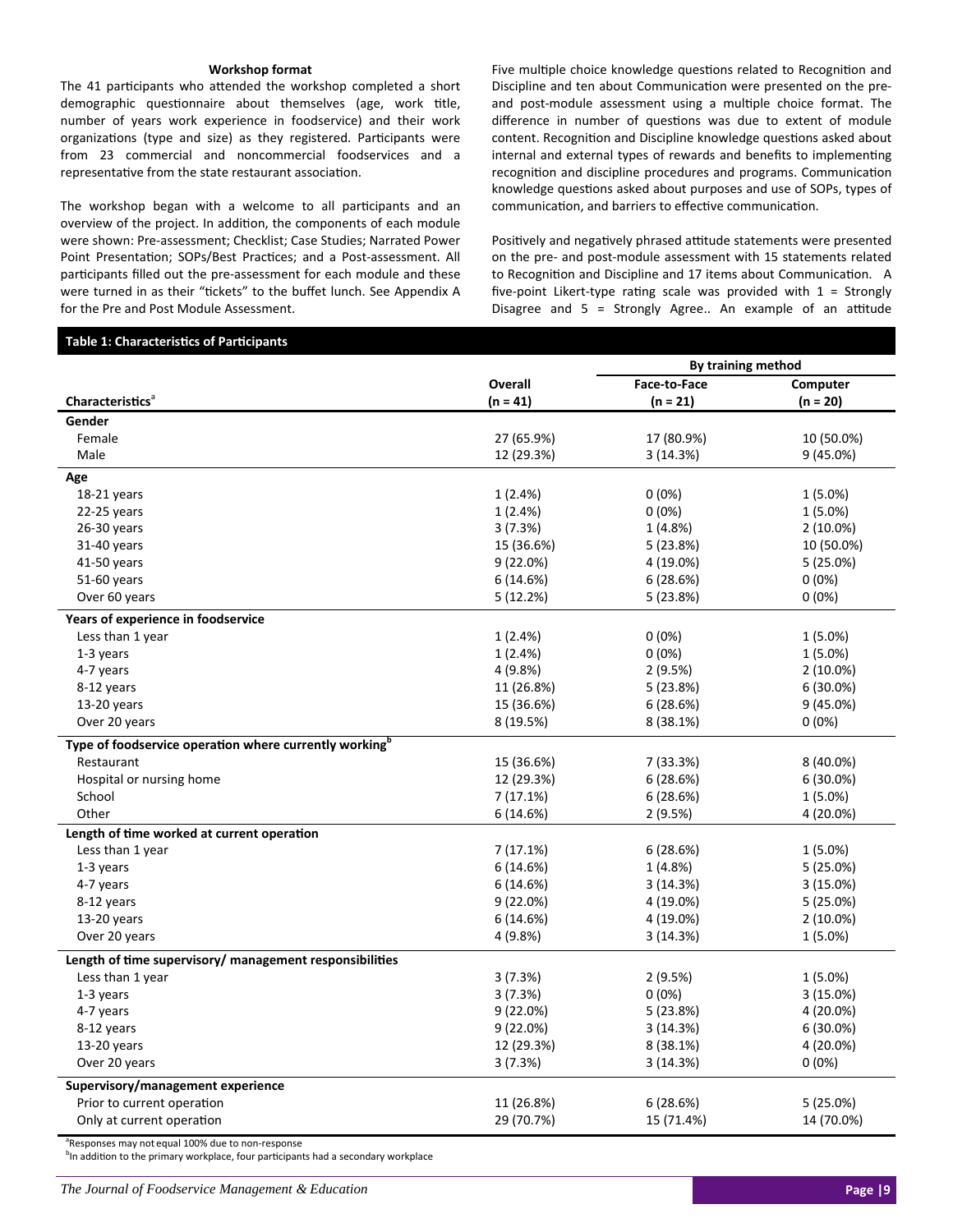statement related to Recognition and Discipline was "Every employee is motivated by the same rewards" while an example of an attitude statement from the Communication pre- and post-assessment was "Written SOPs for procedures such as handwashing are not needed".

Participants were assigned, based on preferences indicated when registering for the workshop, to one of two delivery modes for completion of the modules: a method of face-to-face or computerbased instruction. Those in the computer group relocated to a computer lab while those in the face-to-face group stayed in the original meeting room. Each of the two trainings was facilitated by two members of the research team and co‐developers of the Tool Kit, following establishment of presentation protocols.

The two groups reconvened for closing comments and to complete a workshop evaluation. The workshop evaluation consisted of ten Yes/ No questions. Each participant received a SafeFood© Motivators Tool Kit for use in his/her work organization at the end of the workshop.

## **DescripƟon of face‐to‐face training**

Twenty-one people from the entire group of 41 participants went through the Tool Kit modules in a face-to-face setting. This group began the training with an explanation and demonstration of the Tool Kit by facilitators. Next, this group completed the Communication Checklist (a self‐assessment of behaviors related to the topic) using paper and pencil. The Checklists were collected before the narrated Power Point presentation with video clips shown. After this, trainers facilitated a case study based discussion related to the topic of Communication and the important role SOPs play. Participants then completed the Communication post-module assessment using paper and pencil. (See Appendix A). Following collection of Communication post-module assessments, the narrated Power Point presentation with video clips on the topic of Recognition and Discipline was shown. Because of time constraints, not all components of the Recognition and Discipline module were completed in face-to-face instruction, such as the Checklist or self‐assessment of behaviors related to this module topic. Participants responded to discussion questions based on a case study which was a real-life scenario related to Recognition and Discipline. Following completion of these components of the module, participants completed the Recognition and Discipline postmodule assessment. (See Appendix A).

#### **DescripƟon of computer‐based training**

Following a short walk to the computer lab, the 20 participants in this group received passwords to log in to the computers. Each attendee determined which module to complete first following the instructed sequence of first completing the checklist before viewing the narrated Power Point presentation with video clips, responding to the case study's discussion questions; and lastly, completing the post-module assessment. About half of the participants in the computer training section self-selected the Communication module as their first choice while others completed the Recognition and Discipline module.

#### **DATA ANALYSIS**

Demographic information about participants, pre- and post-module assessments' knowledge scores and attitude ratings, and evaluations of the workshop were analyzed using SPSS (Windows Version 18.0, 2009). Frequencies of correct responses to the knowledge questions were calculated for all participants and by attendees in the two training groups before and after the instruction. Frequencies, means, and standard deviations of the attitude ratings were calculated for all participants and by attendees in the two training groups pre- and post -workshop. Overall mean attitude ratings were also calculated for each module topic with alpha reliability coefficients determined. Negative phrased statements were reverse coded for calculating overall mean ratings for each module topic and alpha coefficient of reliability. The minimum alpha value of 0.60 was used and deemed to be acceptable for newly developed measurement (Gamble, 1999; Nunnally, 1978). Independent sample *t*‐tests analysis was conducted to compare participants' mean attitude ratings between pre- and post ‐workshop and between the two training modes.

#### **RESULTS AND DISCUSSION**

## **Profile of parƟcipants**

At least a portion of the workshop evaluation and the pre- and postmodule assessments were completed by 39 participants. Table 1 shows characteristics of the participants who completed the modules and assessments. Of the 39 individuals who completed the assessments, 27 were female and 12 were male. Of the age groups listed, the majority were in the 31‐ 40 years of age category. Twenty‐ eight of respondents identified their work sites with 60% of these indicating a commercial operation and the rest various onsite foodservice types. All attendees had supervisory responsibilities such as owner (n = 7), manager/chef (n = 19), supervisor/sous chef (n = 11), director ( $n = 2$ ), or administrator ( $n = 2$ ). The length of time reported as a supervisor or manager ranged from less than one year to over 20 years. Average length of time at current work location was 9 years, with a range of 1 month to 23 years.

#### **EvaluaƟon of workshop**

Table 2 shows responses to yes/no questions on the workshop evaluation form regarding whether the instructional style used and the tool kit were helpful. A majority (95%) of participants indicated the instructional style used in the tool kit helped them to learn and that they would be inclined to use the tool kit information posted on the web and 90% noted they would be inclined to use this tool kit. Just over half (58%) of the participants indicated they would attend the workshop, even if there is a charge to participate in this workshop. However, 87% indicated the workshop did change their attitudes about the role they play in motivating employees to follow

| Table 2. Participants' Evaluation of Workshop         |    |     |    |     |
|-------------------------------------------------------|----|-----|----|-----|
|                                                       |    | Yes |    | No. |
| <b>Evaluation items</b>                               | n  | ℅   | n  | ℅   |
| Facilitator was effective                             | 38 | 97  |    |     |
| The location was accessible                           | 38 | 97  |    |     |
| Adequate time was allotted for the workshop           | 38 | 97  |    |     |
| Instruction style helped me learn                     | 37 | 95  |    |     |
| Inclined to use Tool Kit information on the web       | 36 | 95  |    |     |
| Attending this workshop was valuable                  | 35 | 95  |    |     |
| Inclined to use this Tool Kit                         | 34 | 90  |    | 10  |
| Changed my attitudes                                  | 34 | 87  |    | 13  |
| Opportunities to learn this information other sources | 23 | 59  | 16 | 41  |
| I would pay a fee to come to this workshop            | 22 | 58  | 16 | 42  |

*The Journal of Foodservice Management & Education* **Page |10**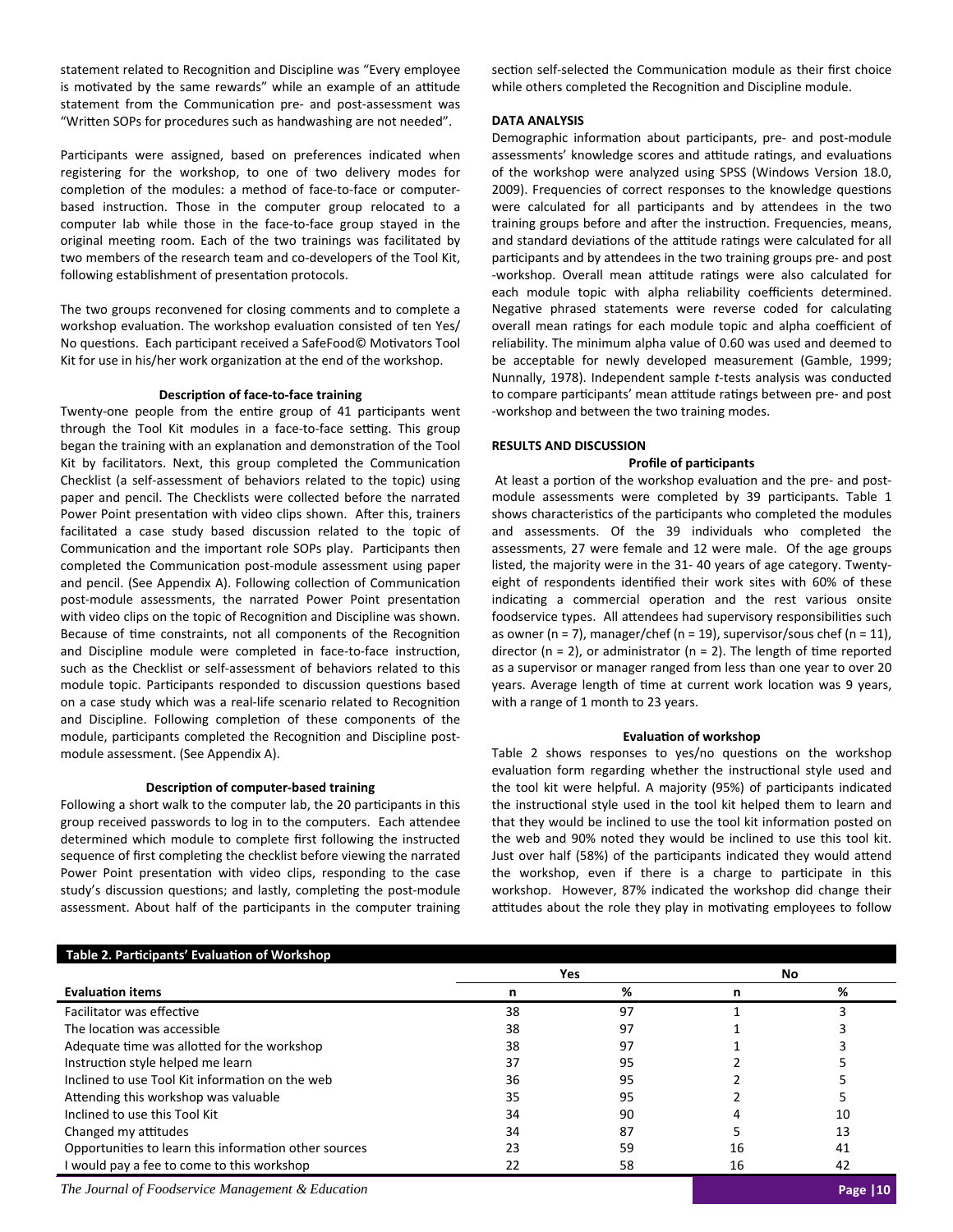## **TABLE 3. ParƟcipants' Correct Responses on Knowledge Assessment by Training Method**

|                                                                                                                      |                   | Post-assessment correct responses by |             |  |
|----------------------------------------------------------------------------------------------------------------------|-------------------|--------------------------------------|-------------|--|
|                                                                                                                      | Pre-assessment    | training method <sup>a</sup>         |             |  |
| Knowledge items                                                                                                      | correct responses | Face-to-Face                         | Computer    |  |
| <b>Recognition and Discipline Module</b>                                                                             | $(n = 39)$        | $(n = 21)$                           | $(n = 15)$  |  |
| External reward example                                                                                              | 37 (94.9%)        | 19 (90.5%)                           | 14 (100.0%) |  |
| Internal reward example                                                                                              | 33 (84.6%)        | 18 (85.7%)                           | 15 (100.0%) |  |
| Consequences of rewarding employees safe food handling behaviors                                                     | 32 (82.1%)        | 18 (85.7%)                           | $9(60.0\%)$ |  |
| Precaution when using recognition or discipline as motivators                                                        | 30 (76.9%)        | 14 (66.7%)                           | 12 (80.0%)  |  |
| Effect of discipline on employee's motivation                                                                        | 28 (71.8%)        | 12 (57.1%)                           | 13 (86.7%)  |  |
| <b>Communication Module</b>                                                                                          | $(n = 40)$        | $(n = 21)$                           | $(n = 20)$  |  |
| The best way to communicate proper handwashing to an employee who did<br>not speak English as his/her first language | 40 (100%)         | 20 (95.2%)                           | 18 (100%)   |  |
| Type of communication when a supervisor leaves a written note                                                        | 39 (97.5%)        | 18 (85.7%)                           | 18 (94.7%)  |  |
| Steps in the flow of food which would not require an SOP                                                             | 38 (65%)          | 21 (100%)                            | 16 (100%)   |  |
| Problem employees typically voice regarding supervisor communication                                                 | 37 (92.5%)        | 21 (100.0%)                          | 19 (100%)   |  |
| Area which requires an SOP                                                                                           | 37 (92.5%)        | 18 (85.7%)                           | 19 (100%)   |  |
| Emotional barrier to communication                                                                                   | 36 (90%)          | 17 (85.0%)                           | 19 (100%)   |  |
| The usefulness of Standard Operating Procedures (SOPs) to management                                                 | 33 (82.5%)        | 18 (85.7%)                           | 19 (95%)    |  |
| Situations which require food safety SOPs in a retail foodservice<br>organization                                    | 33 (82.5%)        | 21 (100%)                            | 17 (85.0%)  |  |
| Minimum period for reviewing food safety SOPs with trained employees                                                 | 27 (67.5%)        | 12 (57.1%)                           | 9(47.4%)    |  |
| Factors of communication barrier                                                                                     | 14 (35%)          | 12 (60%)                             | 13 (68.4%)  |  |

<sup>a</sup>Percentage of correct responses was calculated based on the total number of participants who responded to specific questions; answered correctly/total number of responses. The total number of responses varied for each knowledge item due to missing data.

safe food handling practices and 95% indicated attending the workshop was a valuable experience.

## **Knowledge scores**

Correct responses to knowledge based questions about Recognition and Discipline and Communication on the pre- and post-module assessments by method of workshop training are shown in Table 3. Knowledge scores about the usefulness of SOPs increased for all participants regardless of type of training used with 33 of the participants (82.5%) responding correctly pre-assessment and 37 (90.2%) providing the correct answer after the training. However, a higher percent of those using computer-based method of training answered correctly after the workshop with 95% compared to 85.7% of those in face-to-face group. An increase in knowledge about situations in which it was best to communicate using SOPs was also noted with 82.5% of all participants indicating the correct response on pre‐module assessment compared to 92.7% on the post. Yet for this question, 100% of the face-to-face group responded correctly on the post-training assessment whereas only 85% in the computer group did so. Overall, a higher percentage of participants using computer‐based method of training answered correctly most questions in Recognition and Discipline and Communication postassessments as compared to those receiving face‐to‐face training.

## **Aƫtude raƟngs**

In one section of the pre- and post-module assessment, participants rated their attitudes to positively and negatively phrased statements on the topics of recognition and discipline (15 items) and communication (17 items) using a 5-point Likert-type scale (1 = Strongly disagree; 5 = Strongly agree). Negatively phrased statements were reverse coded in calculation of overall mean ratings for categories and alpha reliability coefficient. Table 4 shows means and standard deviations for pre-module assessments for all workshop participants and mean ratings on post-module assessments by training method (face-to-face or computer-based instruction). An overall pre-assessment mean rating of  $3.85 \pm 0.33$  with an alpha reliability coefficient of 0.68 was calculated for the Recognition and Discipline attitude statements. An overall mean rating of  $3.80 \pm 0.40$ 

(with an alpha reliability coefficient of 0.72) was calculated from the post-workshop assessment data, indicating little change. However, the overall post-workshop mean rating of Recognition and Discipline attitude statements for those who received face-to-face training was  $3.84 \pm 0.41$  while those in the computer-based training section had an overall mean rating of 3.73  $\pm$  0.38. Participants indicated more favorable attitude toward Communication post workshop (mean rating for all 17 items of 4.07  $\pm$  0.36 with alpha reliability coefficient of .75) than pre-workshop (mean rating of 3.99  $\pm$  0.32 with alpha reliability coefficient of .67). Those in the face-to-face group provided an overall post-workshop mean rating of  $4.13 \pm 0.41$  while participants receiving computer-based training had an overall mean rating of  $4.00 \pm 0.29$ .

## **RecogniƟon and discipline module**

The item rated most positively by all participants before completion of the recognition and discipline module was, "I like my job" ( $M =$ 4.59  $\pm$  .50) while the pre-assessment items rated lowest were two negative phrased statements: "I dislike the employees I supervise" ( $M = 1.33 \pm 0.62$ ) and "It does not matter how I behave at work because employees will do what they want to despite my actions"  $(M = 1.54 \pm 0.60)$ . These findings suggest most participants enjoyed a positive work environment, which may have impacted their perceptions of the module's effectiveness. Workshop participants in both groups rated the item of "I like my job" highest post-module, with a mean rating of 4.40  $\pm$  0.68 by the face-to-face group participants and a mean rating of 4.36  $\pm$  0.67 by those in the computer group.

Significant differences were found between participants' mean ratings pre- and post-workshop and between participants in each training group for two items. "The employees who work for me should be punished when they do something wrong" statement was rated significantly higher ( $p \le .05$ ) by all participants after the workshop ( $M = 3.15 \pm 0.97$ ) than before ( $M = 2.63 \pm 0.88$ ) and by those who completed computer-based training  $(M = 3.58 \pm 0.52)$ than by those who received face-to-face training  $(M = 2.90 \pm 1.09)$ . The statement, "If employees were paid more for handling food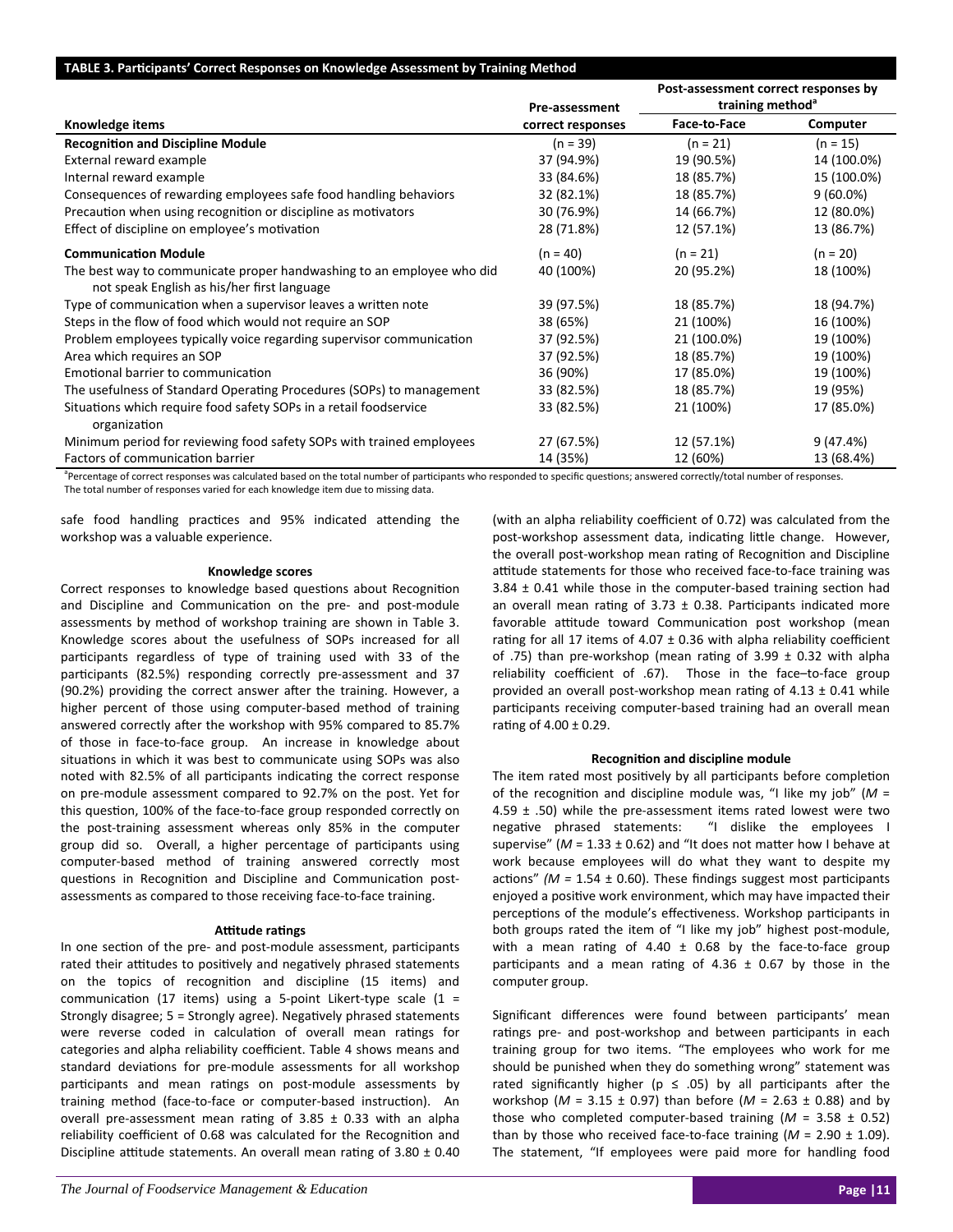## Table 4. Mean and Standard Deviations of Participants' Attitude Ratings by Delivery Method

|    |                                                                                                                              | Mean ± standard deviation of attitude ratings <sup>®</sup> |                 |                 |  |
|----|------------------------------------------------------------------------------------------------------------------------------|------------------------------------------------------------|-----------------|-----------------|--|
|    |                                                                                                                              | Post-assessment by training method                         |                 |                 |  |
|    | Attitude items                                                                                                               | Pre-assessment                                             | Face-to-Face    | Computer        |  |
|    | <b>Recognition and Discipline Module</b>                                                                                     | $(n = 39)$                                                 | $(n = 21)$      | $(n = 15)$      |  |
| 1. | I like my job                                                                                                                | $4.59 \pm 0.50$                                            | $4.40 \pm 0.68$ | $4.36 \pm 0.67$ |  |
| 2. | I serve as a role model to my employees by my actions <sup>c</sup>                                                           | $4.41 \pm 0.64$                                            | $4.38 \pm 0.60$ | $3.83 \pm 0.94$ |  |
| 3. | If I had a good recognition system in place, all of my employees would be<br>motivated                                       | $3.28 \pm 0.79$                                            | $3.43 \pm 0.98$ | $3.50 \pm 0.80$ |  |
| 4. | I try to avoid disciplining my employees                                                                                     | $2.67 \pm 0.96$                                            | $2.76 \pm 1.04$ | $2.46 \pm 0.97$ |  |
| 5. | When something goes wrong, it is usually my fault, not my employees                                                          | $2.66 \pm 0.78$                                            | $2.48 \pm 0.81$ | $2.58 \pm 0.52$ |  |
| 6. | The employees who work for me should be punished when they do something<br>wrongbc                                           | $2.63 \pm 0.88$                                            | $2.90 \pm 1.09$ | $3.58 \pm 0.52$ |  |
| 7. | If I reward one employee, I feel like I need to reward them all                                                              | $2.47 \pm 0.83$                                            | $2.38 \pm 0.81$ | $2.31 \pm 0.86$ |  |
| 8. | It's easier to do something myself than to get one of my subordinates to do it                                               | $2.47 \pm 0.80$                                            | $2.19 \pm 0.98$ | $2.75 \pm 0.75$ |  |
| 9. | If employees were paid more for handling food safely, they would do it <sup>o</sup>                                          | $2.46 \pm 1.02$                                            | $2.95 \pm 1.16$ | $3.57 \pm 0.94$ |  |
|    | 10. Every employee is motivated by the same rewards                                                                          | $1.87 \pm 0.98$                                            | $2.10 \pm 1.04$ | $1.77 \pm 0.44$ |  |
|    | 11. I believe that rewarding employees has no effect on their work performances                                              | $1.87 \pm 0.80$                                            | $1.70 \pm 0.57$ | $1.77 \pm 0.44$ |  |
|    | 12. It's impossible to give someone a reward at my workplace                                                                 | $1.77 \pm 0.84$                                            | $1.90 \pm 0.70$ | $1.92 \pm 0.52$ |  |
|    | 13. I plan to leave my job sometime within the next year                                                                     | $1.72 \pm 0.94$                                            | $1.76 \pm 0.89$ | $1.67 \pm 0.89$ |  |
|    | 14. It does not matter how I behave at work because employees will do what they<br>want to do despite my actions             | $1.54 \pm 0.60$                                            | $1.67 \pm 0.73$ | $1.85 \pm 0.56$ |  |
|    | 15. I dislike the employees I supervise                                                                                      | $1.33 \pm 0.62$                                            | $1.63 \pm 1.01$ | $1.60 \pm 0.52$ |  |
|    | Overall mean attitude ratings <sup>d</sup>                                                                                   | $3.85 \pm 0.33$                                            | $3.84 \pm 0.40$ | $3.73 \pm 0.32$ |  |
|    | <b>Communication Module</b>                                                                                                  | $(n = 40)$                                                 | $(n = 21)$      | $(n = 20)$      |  |
| 1. | Through my actions, I can serve as a role-model to my employees                                                              | $4.58 \pm 0.78$                                            | $4.43 \pm 0.93$ | $4.41 \pm 0.51$ |  |
| 2. | How I communicate with my employees can serve as a motivator for them                                                        | $4.44 \pm 0.50$                                            | $4.33 \pm 0.91$ | $4.41 \pm 0.51$ |  |
| 3. | I like my job                                                                                                                | $4.42 \pm 0.69$                                            | $4.43 \pm 0.60$ | $4.26 \pm 0.56$ |  |
| 4. | Written Standard Operating Procedures (SOPs) will help me as a manager<br>instill a culture of food safety in the work place | $4.14 \pm 0.42$                                            | $4.19 \pm 0.87$ | $4.17 \pm 0.38$ |  |
| 5. | I believe written policies help employees practice safe food handling                                                        | $4.06 \pm 0.67$                                            | $4.33 \pm 0.48$ | $4.05 \pm 0.71$ |  |
| 6. | I enjoy working with others who are different from me                                                                        | $4.00 \pm 0.76$                                            | $4.00 \pm 1.10$ | $4.18 \pm 0.53$ |  |
| 7. | Availability of written SOPs will help me do my job as a supervisor better                                                   | $3.83 \pm 0.89$                                            | $4.33 \pm 0.48$ | $4.32 \pm 0.48$ |  |
| 8. | I believe I can influence my subordinates by talking nicely to them                                                          | $3.83 \pm 0.88$                                            | $4.05 \pm 0.74$ | $4.26 \pm 0.56$ |  |
| 9. | Written SOPs make me more confident so safe food handling practices are<br>followed in my work situation                     | $3.78 \pm 0.64$                                            | $4.10 \pm 0.77$ | $3.95 \pm 0.52$ |  |
|    | 10. Use of written SOPs as a training tool caters to a variety of learning styles                                            | $3.75 \pm 0.69$                                            | $3.76 \pm 1.04$ | $3.68 \pm 0.89$ |  |
|    | 11. Self-training through review of written SOPs is as effective as face-to-face<br>training for new employees               | $2.69 \pm 1.24$                                            | $2.90 \pm 1.38$ | $2.68 \pm 1.00$ |  |
|    | 12. It's easier to do something myself than to get one of my subordinates to do it                                           | $2.63 \pm 1.00$                                            | $2.29 \pm 1.23$ | $2.98 \pm 0.81$ |  |
|    | 13. Developing SOPs takes too much time rather than verbally tell each employee<br>what needs to be done                     | $2.26 \pm 0.83$                                            | $1.84 \pm 0.76$ | $2.11 \pm 0.83$ |  |
|    | 14. Written SOPs are not necessary because employees will not read them                                                      | $1.91 \pm 0.83$                                            | $1.60 \pm 0.68$ | $1.89 \pm 0.66$ |  |
|    | 15. I plan to leave my job sometime within the next year                                                                     | $1.81 \pm 0.98$                                            | $1.81 \pm 0.75$ | $1.89 \pm 0.94$ |  |
|    | 16. Written SOPs for procedures such as handwashing are not needed                                                           | $1.56 \pm 0.72$                                            | $1.70 \pm 1.08$ | $1.53 \pm 0.51$ |  |
|    | 17. I dislike the employees I supervise <sup>c</sup>                                                                         | $1.53 \pm 0.65$                                            | $1.45 \pm 0.60$ | $1.89 \pm 0.74$ |  |
|    | Overall mean attitude ratings <sup>d</sup>                                                                                   | $3.99 \pm 0.32$                                            | $4.13 \pm 0.41$ | $4.00 \pm 0.29$ |  |

<sup>a</sup>Ratings of 5-point scale used with 1 = Strongly disagree and 5 = Strongly agree

 $^{\text{b}}$ Mean ratings for pre- and post-assessment are significantly different at  $p < 05$ 

<sup>c</sup>Mean ratings for face-to-face and computer training methods are significantly different at  $p < 05$ 

dOverall mean ratings were calculated based on reverse coding items

safely, they would do it" was also rated significantly higher ( $p \leq .001$ ) after the workshop by all participants than before, with mean ratings of 3.20  $\pm$  1.11 and 2.46  $\pm$  1.02, respectively. The statement "I serve as a role model to my employees by my action" was rated significantly higher ( $p \leq .05$ ) by those who received face-to-face workshop ( $M =$ 4.38  $\pm$  0.60) than by those in the computer-based training ( $M = 3.83 \pm$ 0.94).

#### **CommunicaƟon module**

Items which showed the biggest change between pre‐ and post‐ module assessment ratings were related to SOPs. The item with the biggest change between pre- and post-assessment ratings was, "Availability of written SOPs will help me do my job as a supervisor

better"; pre-module mean rating by all participants of  $3.83 \pm 0.89$  and post-module assessment overall mean rating significantly higher (p  $\le$  .05) of 4.32  $\pm$  0.47. Those in the face-to-face group rated this item with a mean of 4.33  $\pm$  0.48 while those in computer group rated the statement at 4.32 ± 0.48.

There were also improved mean ratings, although not significant, to the statement "Written SOPs will help a manager instill a culture of food safety in the work place" with pre-training mean rating of 4.14  $\pm$ 0.42 and post module rating of  $4.18 \pm 0.68$  by all participants. Those in the face-to-face group had a post-workshop mean rating of 4.19  $\pm$ 0.87 while participants in the computer group rated this statement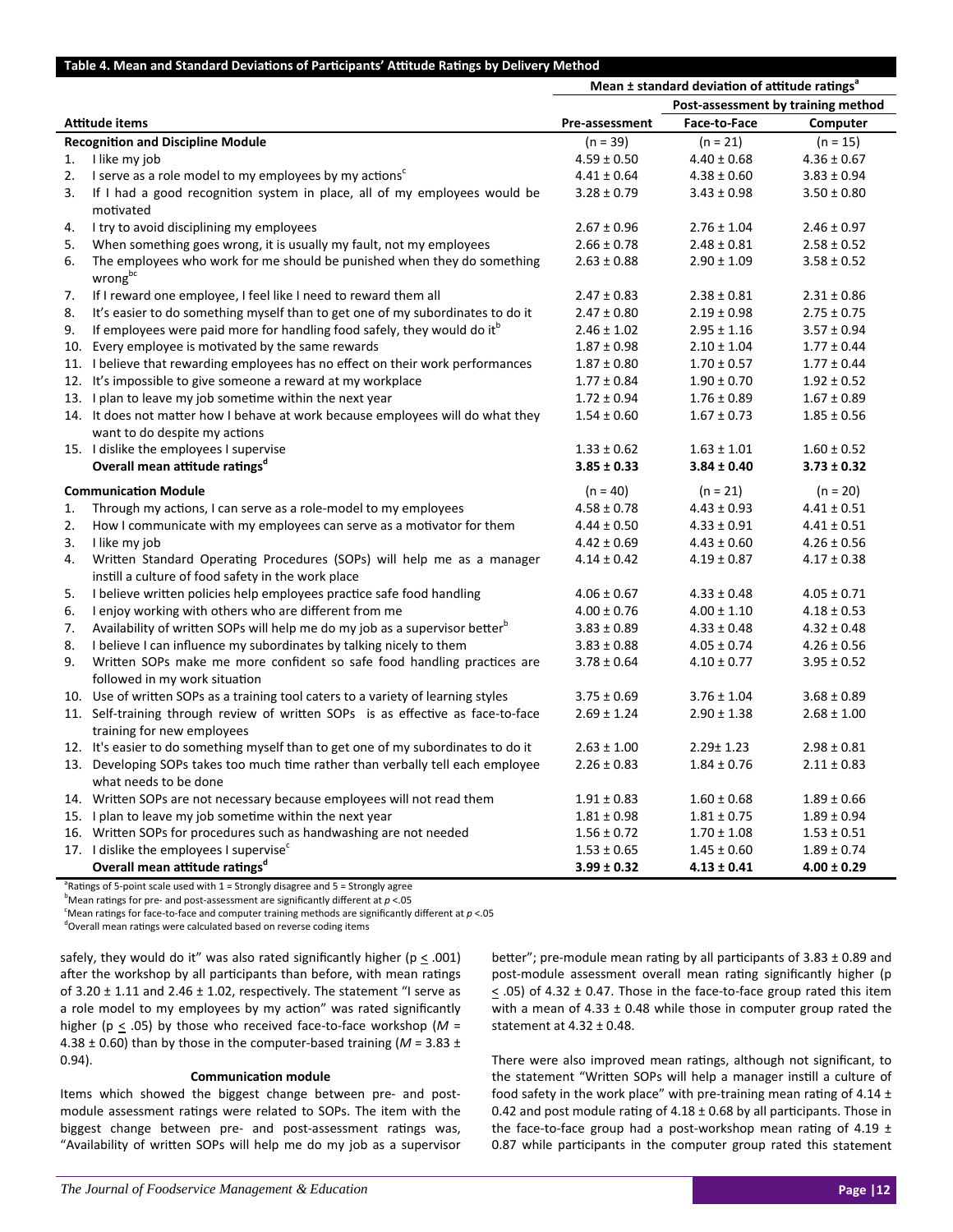with a mean of 4.17  $\pm$  0.38. Managers rated the statement "Written SOPs make supervisors more confident so safe food handling practices are followed in the work situation" with a mean of 3.78  $\pm$ 0.64 before completion of the module. After the module, a mean rating by all participants of 4.03  $\pm$  0.66 was shown, with those in the traditional group rating at 4.10  $\pm$  0.77 and those in the computer group at  $3.95 \pm 0.52$ . Only one significant difference was found in this category of attitude statements between those receiving face-to-face method versus those who used computer-based instruction. The statement, "I dislike the employees I supervise" received significantly different ( $p \le .05$ ) post-workshop mean ratings from those in face-toface instruction ( $M = 1.45 \pm 0.60$ ) than from those using the computer -based modules ( $M = 1.89 \pm 0.74$ ). The attitude of managers toward staff they supervise may be indicative of communication capabilities and employee intelligence, which literature suggests is key to success in management (Law, Wong & Song, 2004).

Additionally, emerging research is finding the workplace environment is linked to the food safety culture. Use of non-face-to-face instruction may be more appealing to those with lower emotional intelligence, or this finding may simply suggest differences in workplaces and collegiality in the respective participants' workplaces. Overall these findings suggest that the face‐to‐face method of delivery resulted in favorable attitudes toward having written SOPs. Past research has shown SOPs or other forms of employee communications in written and verbal forms provide the vision and structure needed to establish a work place culture that supports food safety (Henroid & Sneed, 2004).

## **CONCLUSION AND RECOMMENDATIONS**

Findings from this study suggested that variations in delivery of information did not result in significant changes in managers' knowledge or attitudes on the two topic areas of Recognition and Discipline and Communication. Most pre and post-module assessment knowledge scores and attitude ratings did not change significantly, although results did show that a higher percentage of participants in computer-based training responded correctly to most of the post-knowledge assessment questions than those receiving face-to-face instruction. In addition, although information included in the modules was available from other sources, knowledge scores and attitude rating changes suggested continual reinforcement is helpful. Over 90% of workshop participants indicated they would use the SafeFood© Motivators Tool Kit either in the hard copy form (90%) or via the web (95%).

These findings suggest that tool kits with information provided in a structured and organized format by topic of information and with selfassessments such as checklists and other guidance documents available in multiple formats are considered helpful to managers in retail foodservices. Multiple forms of availability of the structured modules can address needs of various learning styles and delivery preferences of future managers or those currently working in a variety of retail foodservice settings. Current managers who participated in the workshop self-selected the method of training, similar to choices that could be made available in the workplace. Findings from pre- and post-module knowledge and attitude assessments, for topics of Recognition and Discipline and Communication, show both delivery methods were effective because there were favorable changes in knowledge scores and attitude ratings.

This workshop had few participants under the age of 30 ( $n = 4$ ), thus comparisons by age group were not feasible. While it has been noted in previous research (Rajagopal & Strohbehn, 2011) that computer‐ based instruction is appealing to younger generations as they are considered "pre‐skilled" in technology based learning, mixed findings from this study regarding effectiveness of delivery method show there is no "one best way" when providing continued education to practitioners. Another limitation is that there were few participants, it was held in one location only, and those that attended the workshop responded to an invitation to do so; thus participation was not representative of all managers in the retail foodservice industry. Manager participants in the workshop did represent various types of foodservices, levels of experience as managers, and gender; therefore findings do provide data regarding effectiveness of different training deliveries. Because of time constraints, not all components of the Recognition and Discipline module were completed in face-to-face instruction; thus this may have impacted post-module assessment attitude ratings and knowledge scores.

Given the multiple demands on managers in retail foodservice settings, multiple methods of delivery will provide many advantages, including convenience and appeal to various learning styles. Continual demand for anytime anywhere learning and increasing distance education supports availability of multiple methods of information delivery. With student interest in technology based learning, foodservice management educators might consider inclusion of content about the role of managers in influencing work culture and safe handling of food in addition to use of multiple methods of delivery in course curricula. Current managers are often faced with limited resources of time and money for professional development; packaging fundamental management concepts into modules available as tool kits (either in electronic or hard copy format) can provide resources to shape the workplace culture in a way that supports the practice of food safety knowledge. While findings from this study are not conclusive regarding which methods of delivery are most effective, it is clear there is a need for readily available tools for managers to use in developing and improving upon their skills to establish a culture supportive of safe food handling by employees, and tools for instructors to use in the classroom with future managers.

## **REFERENCES**

- Arendt, S. W., & Sneed, P. J. (2008). Employee motivators for following food safety pracƟces: Pivotal role of supervision. *Food ProtecƟon Trend*s, *28,* 704‐711.
- Arendt, S. W., Ellis, J., Strohbehn, C. H., & Paez, P. (2011). Development and use of an instrument to measure retail foodservice employees' moƟvaƟon for following food safety pracƟces. *Journal of Foodservice Business Research, 14*(1), 68‐85.
- Chapman, B., Eversley, T., Fillion, K., MacLaurin, T., & Powell, D. (2010). Assessment of food safety practices of food service food handlers (risk assessment data): Testing a communication intervention (evaluation of tools). *Journal of Food ProtecƟon, 73,* 1101‐1107.
- Clayton, D. A., Griffith, C. J., Price, P., & Peters, A. C. (2002). Food handlers' beliefs and self‐reported pracƟces. *InternaƟonal Journal of Environmental Health, 12,* 25–39.
- Costello, C., Gaddis, T., Tamplin, M., & Morris, W. (1997). Evaluating the effectiveness of two instructional techniques for teaching four food safety principles to quick service employees*. Journal of Foodservice Systems, 10*(1), 41‐50.
- Cotterchio, M., Gunn, J., Coffill, T., Tormey, P., & Barry, M. A. (1998). Effect of a manager training program on sanitary conditions in restaurants. Public *Health Reports, 113,* 353–358.
- Dillman, D. (2000). *Mail and Internet surveys: The tailored design method.* New York, NY: John Wiley & Sons.
- Egan, M. B., Raats, M. M., Grubb, S. M., Eves, A., Lumbers, M. L., Dean, M. S., & Adams, M. R. (2007). A review of food safety and food hygiene training studies in the commercial sector. *Food Control, 18,* 1180‐1190.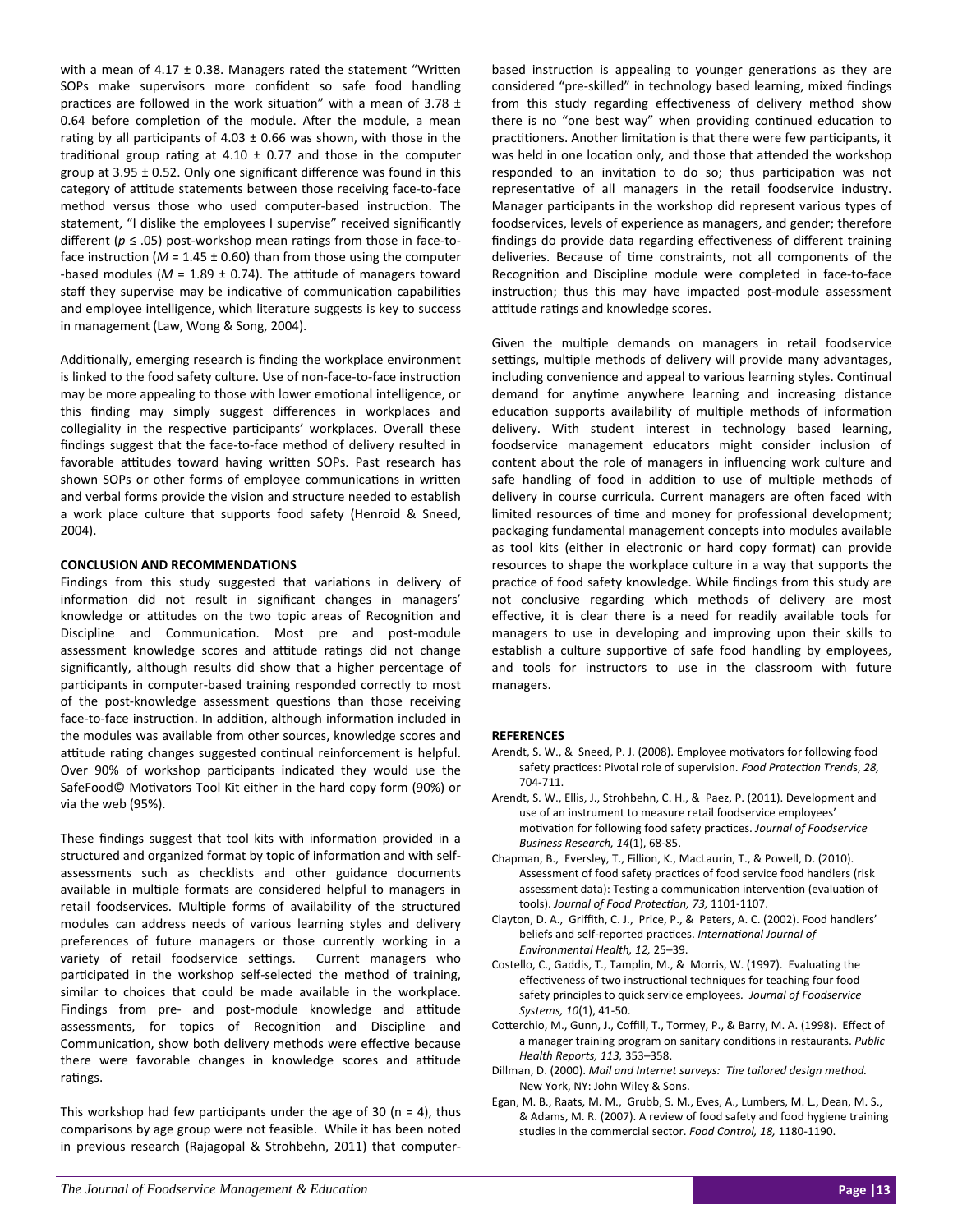- Ellis, J., Arendt, S. W., Strohbehn, C. H., Meyer, J., & Paez, P. ( 2010). Varying influences of motivation factors on employees' likelihood to perform safe food handling pracƟces because of demographic differences. *Journal of Food ProtecƟon, 73,* 2065‐2071.
- Food and Drug Administration. (2000). Report of the FDA retail food program database of foodborne illness risk factors. Retrieved December 2, 2010 from http://www.fda.gov/Food/FoodSafety/RetailFoodProtection/% 20FoodborneIllnessandRiskFactorReduction/ RetailFoodRiskFactorStudies/ucm089696.htm
- Food and Drug Administration. (2004). FDA report on the occurrence of foodborne illness risk factors in selected institutional foodservice, restaurant, and retail food store facility types. Retrieved December 2, 2010 from http://www.fda.gov/Food/FoodSafety/RetailFood Protection/%20FoodborneIllnessandRiskFactorReduction/RetailFoodRisk FactorStudies/ucm089696.htm
- Food and Drug Administration. (2009). FDA report on the occurrence of foodborne illness risk factors in selected institutional foodservice, restaurant, and retail food store facility types. Retrieved April 20, 2011 from hƩp://www.fda.gov/downloads/Food/FoodSafety/ RetailFood Protection/FoodborneIllnessandRiskFactor Reduction/RetailFoodRisk FactorStudies/UCM224682.pdf
- Gamble, B. (1999). Measurement and scaling: Noncomparative scaling techniques. In N.K. Malhotra (Eds), *MarkeƟng Research: An Applied OrientaƟon* (pp. 266‐291). Upper Saddle River, NJ: PrenƟce Hall,
- Griffith C. J., Livesey, K. M., & Clayton, D. (2010). The assessment of food safety culture. *BriƟsh Food Journal, 112,* 439‐456.
- Henroid, D., & Sneed, P.J. (2004). Readiness to implement hazard analysis critical control point (HACCP) systems in Iowa schools. Journal of *American DieteƟc AssociaƟon, 104,* 180‐186.
- Law, K.S., Wong, C.S., & Song, L.J. (2004). The Construct and Criterion Validity of Emotional Intelligence and Its Potential Utility for Management Studies. *Journal of Applied Psychology, 89*(3), 483‐496.
- Lynch, R. A., Elledge, B. L., Griffith, C. C., & Boatright, D. J. (2005). A comparison of food safety knowledge among restaurant managers, by source of training and experience, in Oklahoma County, Oklahoma. *Journal Environmental Health, 66*(2)*,* 9‐14.
- Noble, S., Griffith, M., Thompson, S., & MacLaurin, T. (2009). Frequency and type of food safety infractions in food establishments with and without cerƟfied food handlers. *Food ProtecƟon Trends, 29,* 840‐848.

Nunnally, J.C. (1978). *Psychometric Theory.* New York, NY: McGraw‐Hill.

- Pilling, V. K., Brannon, L.A., Shanklin, C. W., Roberts, K. R., Barrett, B. B., & Howells, A. D. (2008). Food safety training requirements and food handlers' knowledge and behaviors. *Food Protection Trends, 2, 192-200.*
- Rajagopal, L., & Strohbehn, C. H. (2011). Students attitudes toward podcasting for food safety educaƟon: An example‐based approach. *Journal of Foodservice Management and EducaƟon, 5*(1), 28‐31.
- Roberts, K. R., Barrett, B. B., Howells, A. D., Shanklin, C. W., Pilling, V. K., & Brannon, L. A. (2008). Food safety training and foodservice employees' knowledge and behavior. *Food ProtecƟon Trends, 28,* 252‐260.
- Roberts, K. R., Arendt, S. W., Strohbehn, C. H., Ellis, J., & Paez, P. (2012). Educating future restaurant managers to motivate employees to follow food safety pracƟces. *Journal of Foodservice Management and EducaƟon, 6(1),* 1‐8*.*
- Smith, K., & Shillam, P. (2000). An evaluation of food safety training using videotaped instrucƟon. *Foodservice Research InternaƟonal, 12,* 41–50.
- Strohbehn, C., Sneed, J., Paez, P., & Meyer, J. (2008). Hand washing frequencies and procedures used in Retail Food Services. *Journal of Food ProtecƟon, 71*, 1641 – 1650.
- Sullivan, K., Harper, M., & West, C. K. (2001). Professional development needs of school foodservice directors. *Journal of Child NutriƟon Management, 25,* 89‐95.
- U.S. Food and Drug Administration (2009). Food code. U.S Department of Health and Human Services, Public Health Service, Food and Drug Administration. Available at: http://www.cfsan.fda.gov/~dms/fc09toc.html. Accessed January 7, 2010.
- Wilson, K. (2007). Technology usefulness and impact on school foodservice employee perception of organizational support. Unpublished doctoral dissertation, Iowa State University.
- Yiannas, F. (2008). *Food safety culture: CreaƟng a behavior‐based food safety management system*. New York, NY: Springer.
- York, V. K., Brannon, L. A., Shanklin, C. W., Roberts, K. R., Barrett, B. B., & Howells, A. D. (2009). Intervention improves restaurant employees' food safety compliance rates. *InternaƟonal Journal of Contemporary Hospitality Management, 21,* 459 – 478.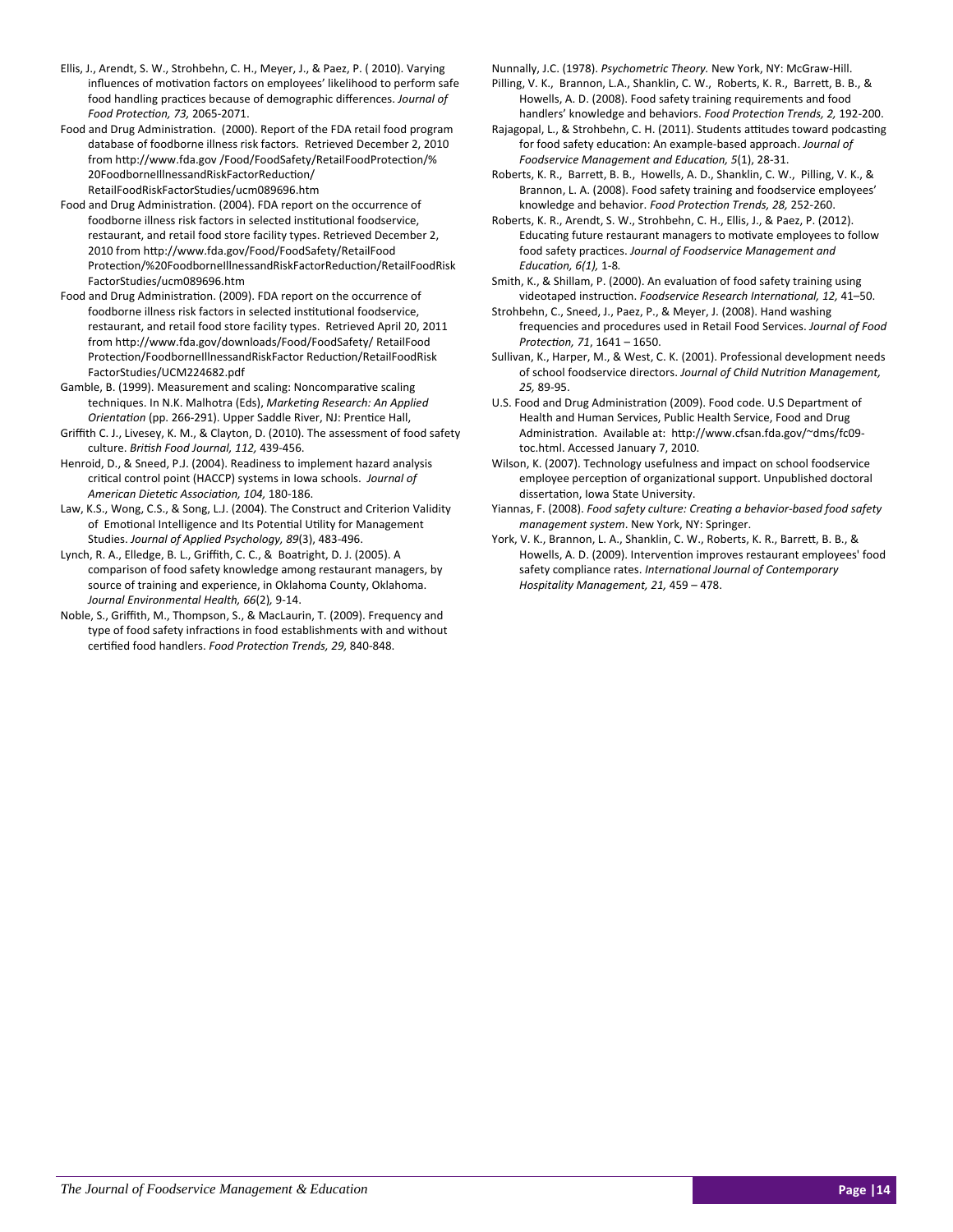## **Appendix A**

## **RecogniƟon & Discipline Pre‐ and Post‐Module Assessment**

## **Please circle the correct response.**

- 1. Which of the following is an example of an external reward for an employee?
	- a. supervisor smiles and says "good job"
	- b. employee feels pride in doing a good job
	- c. supervisor implements a new SOP on temperature taking
	- d. supervisor disciplines employee for not following procedure
- 2. Which of the following is an example of an internal reward?
	- a. supervisor smiles and says "good job"
	- b. employee feels pride in doing a good job
	- c. supervisor implements a new SOP on temperature taking
	- d. supervisor disciplines employee for not following procedure
- 3. Discipline can serve as an employee motivator because employees will:
	- a. be motivated to avoid discipline
	- b. be motivated by inconsistent discipline
	- c. be inspired if disciplinary action is never used
	- d. all of the above
- 4. When using recognition or discipline as motivators, it is important to remember:
	- a. Established SOPs
	- b. Consistency in use
	- c. Not all employees will be motivated by the same thing
	- d. All the above
- 5. Rewarding employees for following safe food handling behaviors:
	- a. always costs a lot of money
	- b. can be relatively inexpensive
	- c. should be at employee's discretion
	- d. will take a lot of planning

## **What do you think?**

Please rate your level of agreement with the following statements.<br>Circle your geograpes using this scale 4. Changly Discuss 2. Discu

| Circle your response using this scale: $1 =$ Strongly Disagree, $2 =$ Disagree, $3 =$ Neutral, $4 =$ Agree, $5 =$ Strongly Agree |  |
|----------------------------------------------------------------------------------------------------------------------------------|--|
|                                                                                                                                  |  |

|    |                                                                                                               | Disagree<br>Strongly | Disagree       | Neutra | Agree          | Strongly<br>Agree |
|----|---------------------------------------------------------------------------------------------------------------|----------------------|----------------|--------|----------------|-------------------|
| 1. | If employees were paid more for handling food safely, they would do it.                                       | 1                    | 2              | 3      | 4              | 5                 |
| 2. | I believe that rewarding employees has no effect on their work performances.                                  |                      | $\overline{2}$ | 3      | $\overline{4}$ | 5                 |
| 3. | The employees who work for me should be punished when they do something wrong.                                |                      | 2              | 3      | 4              | 5                 |
| 4. | When something goes wrong, it is usually my fault, not my employees.                                          |                      | $\overline{2}$ | 3      | $\overline{4}$ | 5                 |
| 5. | It does not matter how I behave at work because employees will do what they want to do despite my<br>actions. | 1                    | 2              | 3      | 4              | 5                 |
| 6. | Every employee is motivated by the same rewards.                                                              |                      | $\overline{2}$ | 3      | $\overline{4}$ | 5                 |
| 7. | If I reward one employee, I feel like I need to reward them all.                                              |                      | 2              | 3      | 4              | 5                 |
| 8. | If I had a good recognition system in place, all of my employees would be motivated.                          |                      | $\overline{2}$ | 3      | $\overline{4}$ | 5                 |
| 9. | I serve as a role model to my employees by my actions                                                         |                      | 2              | 3      | 4              | 5                 |
|    | 10. It's easier to do something myself than to get one of my subordinates to do it.                           |                      | $\overline{2}$ | 3      | $\overline{4}$ | 5                 |
|    | 11. I try to avoid disciplining my employees.                                                                 |                      | 2              | 3      | 4              | 5                 |
|    | 12. It's impossible to give someone a reward at my workplace.                                                 |                      | $\mathcal{P}$  | 3      | $\overline{4}$ | 5                 |
|    | 13. I dislike the employees I supervise.                                                                      |                      | 2              | 3      | 4              | 5                 |
|    | 14. I like my job.                                                                                            |                      | $\mathcal{P}$  | 3      | $\overline{4}$ | 5                 |
|    | 15. I plan to leave my job sometime within the next year.                                                     |                      | 2              | 3      | 4              | 5                 |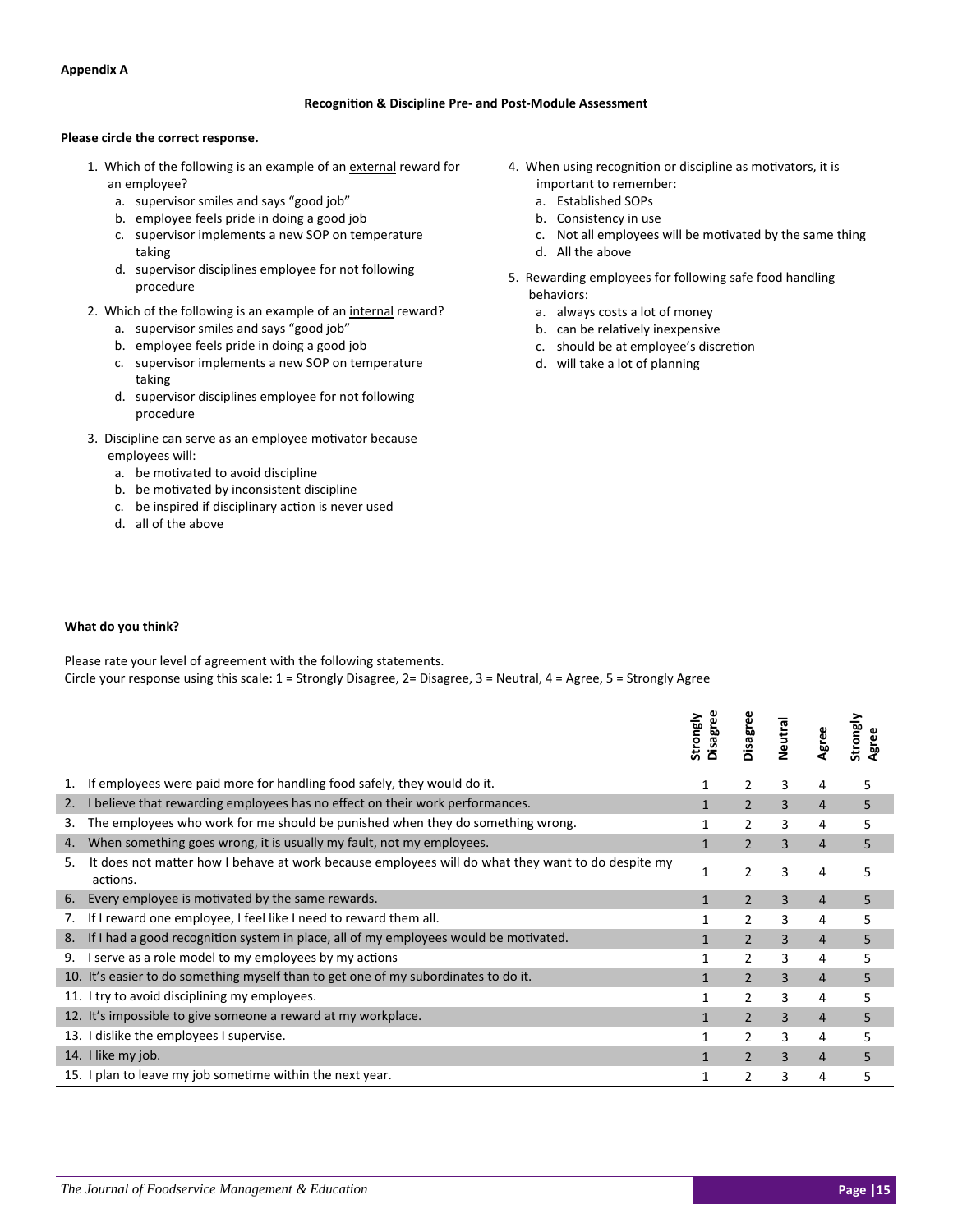## **What about you?**

| Gender |  |
|--------|--|
|--------|--|

|         | Female |
|---------|--------|
|         | Male   |
| 2. Age: |        |

- $\frac{18-21}{2}$  years \_\_\_\_\_22‐25 years \_\_\_\_\_26‐30 years
	- \_\_\_\_\_31‐ 40 years
	- \_\_\_\_\_41‐50 years
	- \_\_\_\_\_51‐60 years
	- \_\_\_\_over 60 years
- 3. What is the total number of years of your work experiences in food‐ service?

less than 1 year

- $\frac{1-3}{2}$  years
- $\frac{4-7}{2}$  years
- $\frac{8-12}{2}$  years
- $\frac{13-20 \text{ years}}{20}$
- \_\_\_\_\_\_over 20 years

4. In which type of foodservice operation are you currently working?

- \_\_\_\_\_restaurant, quick service
- \_\_restaurant, table service
- \_\_\_\_\_hospital
- \_\_\_\_\_nursing home
- \_\_\_\_\_school
- \_\_\_\_\_college
- \_\_\_\_\_other
- (Please, specify type \_\_\_\_\_\_\_)

5. How long have you worked at this current foodservice operation?

- less than 1 year
- $1-3$  years
- \_\_\_\_\_\_\_4-7 years
- \_\_\_\_\_8‐12 years
- \_\_\_\_\_\_\_\_ 13-20 years
- \_\_\_\_\_over 20 years
- 6. How long have you had supervisory or management responsibilities?
	- \_\_\_\_\_ less than 1 year
	- \_\_\_\_\_1‐3 years
	- \_\_\_\_\_\_\_4-7 years
	- \_\_\_\_\_8‐12 years
	- \_\_\_\_\_13‐20 years
	- \_\_\_\_\_over 20 years
- 7. Prior to having supervisory or management responsibilities, were you working at the same foodservice operation as you are now?
	- $Yes$ \_\_\_\_\_No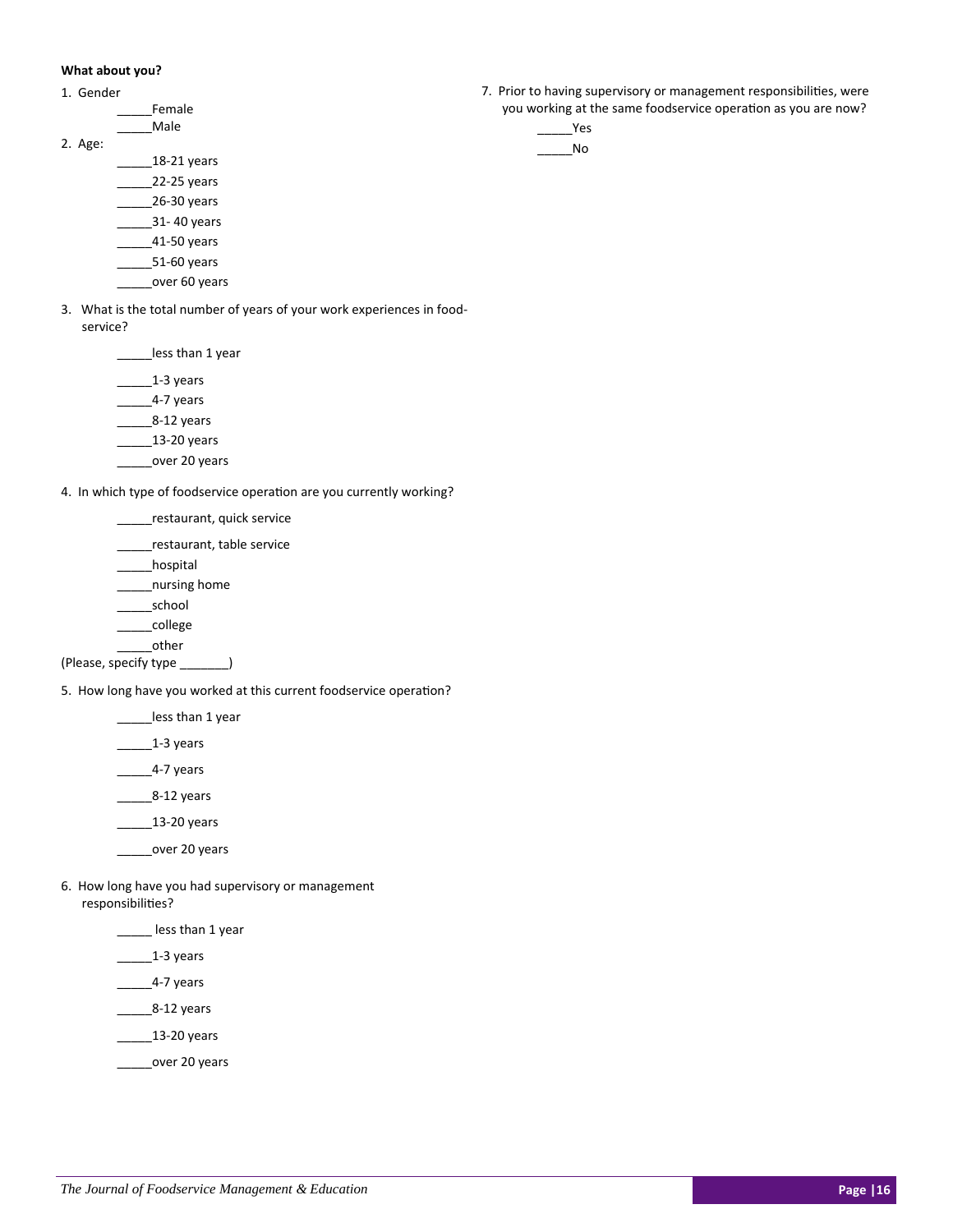#### **CommunicaƟon Pre‐ and Post‐Module Assessment**

## **Please circle the correct response.**

- 1. Standard Operating Procedures (SOPs) can be useful to management by:
	- a. Avoiding verbal repetition of organization policies
	- b. Maintaining the organization's and required food safety standards
	- c. Providing consistent communications to employees
	- d. All of the above
- 2. A retail foodservice organization should have food safety SOPs for which of the following situations:
	- a. Cleaning and sanitizing procedures
	- b. Proper food tasting
	- c. Visitors in the kitchen
	- d. All of the above
- 3. At the minimum, it is recommended management review food safety SOPs with trained employees once:
	- a. Every two weeks
	- b. Each month
	- c. Each year
	- d. No need to review
- 4. Which of the following requires an SOP?
	- a. Employee parking
	- b. Break room conversations
	- c. Employee Health
	- d. Music playing
- 5. Which of the following steps in the flow of food would NOT require an SOP?
	- a. Reheating
	- b. Serving
	- c. Cooling
	- d. Eating
- 6. Which of the following would not be a barrier to communication?
	- a. Perceptions
	- b. Emotions
	- c. Language
	- d. Good listening skills
- 7. When a supervisor leaves a written note for an employee at his/her work station, this is considered which type of communication?
	- a. One‐way
	- b. Two‐way
	- c. Verbal
	- d. Active listening
- 8. Which of the following would be the best way to communicate proper handwashing to an employee who did not speak English as his/her first language?
	- a. Place a poster near the handwashing sink detailing the steps in writing (English)
	- b. Bring the employee to the handwashing sink and show how to properly hand wash by demonstrating this to him/her
	- c. Reprimand the employee each time he/she did not wash hands properly
	- d. Explain the steps verbally (in English) to the employee
- 9. An example of an emotional barrier to communication is illustrated by which of the following:
	- a. Being upset because of what happened at home
	- b. Using sign language in the workplace
	- c. Speaking English as a second language
	- d. Hearing difficulties due to noisy kitchen
- 10. One problem employees typically voice regarding supervisor communication is:
	- a. Receiving too much communication from supervisors
	- b. Receiving conflicting messages from different supervisors
	- c. Receiving only positive communication
	- d. Receiving clear and concise messages from supervisors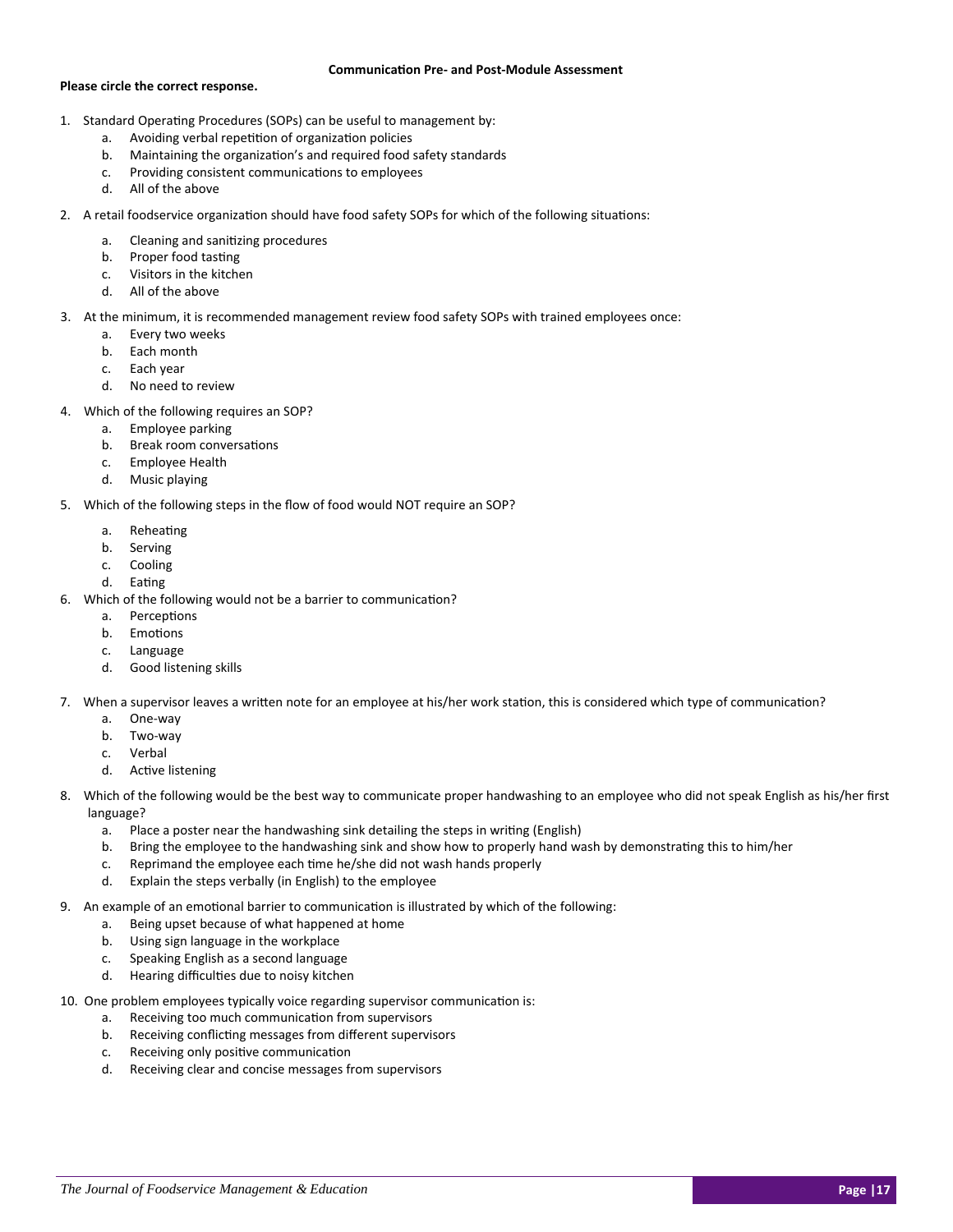| What do you think?                                                                                                                                                                          |                      |                |                |                |                   |
|---------------------------------------------------------------------------------------------------------------------------------------------------------------------------------------------|----------------------|----------------|----------------|----------------|-------------------|
| Please rate your level of agreement with the following statements.<br>Circle your response using this scale: 1 = Strongly Disagree, 2= Disagree, 3 = Neutral, 4 = Agree, 5 = Strongly Agree |                      |                |                |                |                   |
|                                                                                                                                                                                             |                      |                |                |                |                   |
|                                                                                                                                                                                             | Disagree<br>Strongly | Disagree       | <b>Neutral</b> | Agree          | Strongly<br>Agree |
| Self-training through review of written Standard Operating Procedures (SOPs) is as effective as face-to-<br>1.<br>face training for new employees.                                          | $\mathbf{1}$         | $\overline{2}$ | 3              | 4              | 5                 |
| Use of written SOPs as a training tool caters to a variety of learning styles.<br>2.                                                                                                        | $\mathbf{1}$         | $\overline{2}$ | 3              | 4              | 5                 |
| Written SOPs for procedures such as handwashing are not needed.<br>3.                                                                                                                       | $\mathbf{1}$         | $\overline{2}$ | 3              | $\overline{4}$ | 5                 |
| Availability of written SOPs will help me do my job as a supervisor, better.<br>4.                                                                                                          | $\mathbf{1}$         | $\overline{2}$ | 3              | 4              | 5                 |
| Developing SOPs takes too much time - it is faster for me to just verbally tell each employee what<br>5.<br>needs to be done.                                                               | $\mathbf{1}$         | $\overline{2}$ | 3              | 4              | 5                 |
| I believe written policies help employees practice safe food handling.<br>6.                                                                                                                | $\mathbf{1}$         | $\overline{2}$ | 3              | 4              | 5                 |
| 7. Written SOPs aren't necessary because employees won't read them.                                                                                                                         | $\mathbf{1}$         | $\overline{2}$ | $\overline{3}$ | $\overline{4}$ | 5                 |
| Written SOPs will help me as a manager instill a culture of food safety in the work place.<br>8.                                                                                            | $\mathbf{1}$         | $\overline{2}$ | 3              | 4              | 5                 |
| Written SOPs make me more confident so safe food handling practices are followed in my work<br>9.<br>situation.                                                                             | $\mathbf{1}$         | $\overline{2}$ | 3              | 4              | 5                 |
| 10. I believe I can influence my subordinates by talking nicely to them.                                                                                                                    | 1                    | $\overline{2}$ | 3              | 4              | 5                 |
| 11. How I communicate with my employees can serve as a motivator for them.                                                                                                                  | $\mathbf{1}$         | $\overline{2}$ | 3              | 4              | 5                 |
| 12. Through my actions, I can serve as a role-model to my employees.                                                                                                                        | $\mathbf{1}$         | $\overline{2}$ | 3              | 4              | 5                 |
| 13. I enjoy working with others who are different from me.                                                                                                                                  | $\mathbf{1}$         | $\overline{2}$ | 3              | 4              | 5                 |
| 14. It's easier to do something myself than to get one of my subordinates to do it.                                                                                                         | 1                    | $\overline{2}$ | 3              | 4              | 5                 |
| 15. I dislike the employees I supervise.                                                                                                                                                    | $\mathbf{1}$         | $\overline{2}$ | 3              | 4              | 5                 |
| 16. I like my job.                                                                                                                                                                          | $\mathbf{1}$         | $\overline{2}$ | 3              | 4              | 5                 |
| 17. I plan to leave my job sometime within the next year.                                                                                                                                   | $\mathbf{1}$         | $\overline{2}$ | 3              | 4              | 5                 |